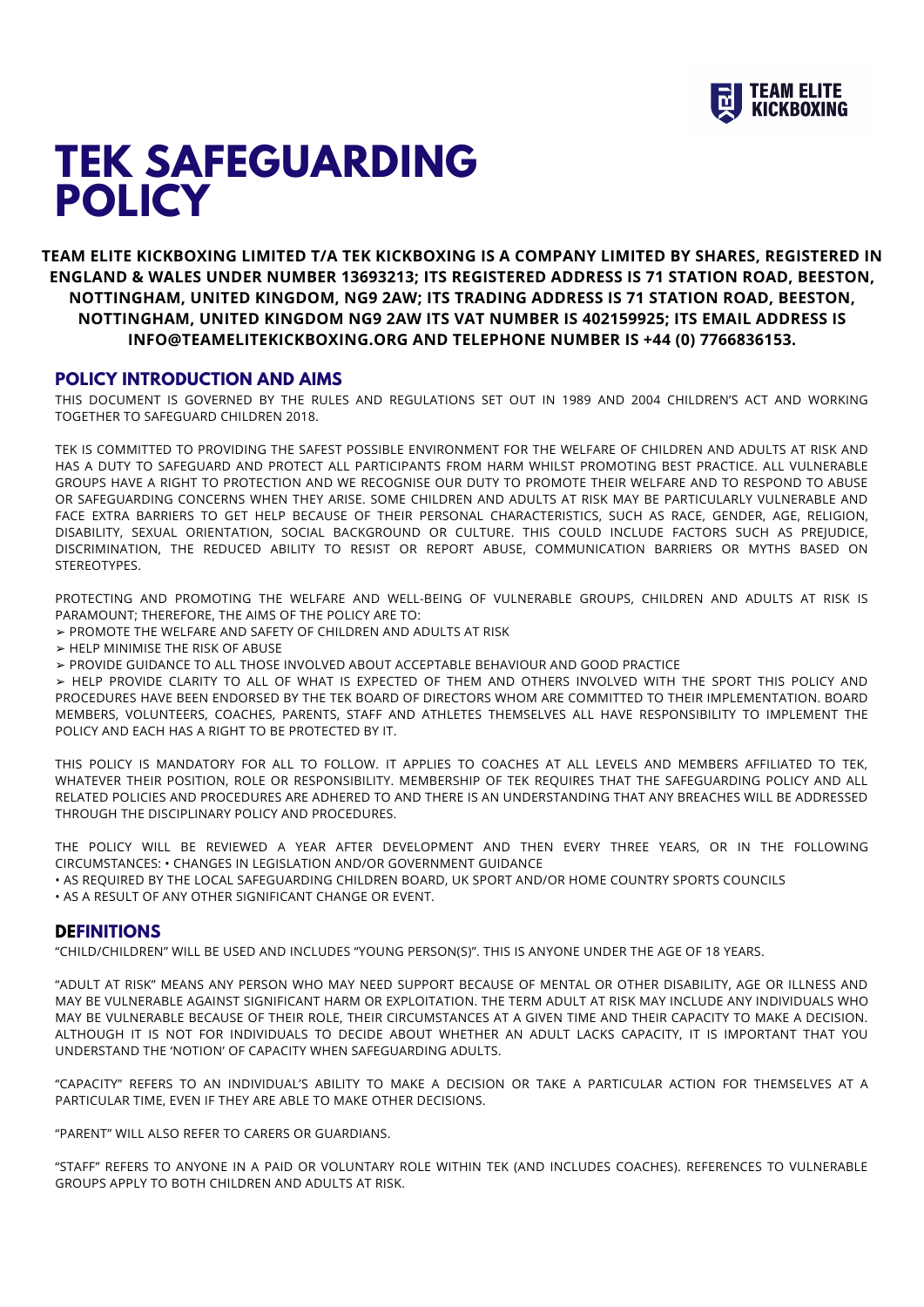

# **PRINCIPLES**

THE KEY PRINCIPLES UNDERPINNING THIS POLICY ARE:

➢ PROTECTING AND PROMOTING THE WELFARE AND WELL-BEING OF VULNERABLE GROUPS, CHILDREN AND ADULTS AT RISK IS PARAMOUNT.

➢ ALL VULNERABLE GROUPS HAVE A RIGHT TO BE PROTECTED FROM ABUSE REGARDLESS OF THEIR AGE, GENDER, DISABILITY, CULTURE, LANGUAGE, RACIAL ORIGIN, RELIGIOUS BELIEFS OR SEXUAL IDENTITY.

➢ ALL CHILDREN AND ADULTS AT RISK HAVE A RIGHT TO PARTICIPATE IN AN ENJOYABLE AND SAFE ENVIRONMENT.

➢ AN ADULT HAS A MORAL AND STATUTORY DUTY FOR THE CARE, CUSTODY AND CONTROL OF ANY VULNERABLE PERSON UNDER THEIR SUPERVISION.

➢ TO ENSURE THAT COACHES, PARENTS AND OTHER ADULTS WHO ENCOUNTER VULNERABLE GROUPS PROVIDE GOOD MODELS OF BEHAVIOUR.

➢ ALL SAFEGUARDING CONCERNS, ALLEGATIONS OF ABUSE OR POOR PRACTICE WILL BE TAKEN SERIOUSLY AND RESPONDED TO QUICKLY, EFFICIENTLY AND APPROPRIATELY.

➢ IT IS THE RESPONSIBILITY OF THE CHILD AND ADULTS AT RISK PROTECTION EXPERTS AND AGENCIES TO DETERMINE WHETHER ABUSE HAS TAKEN PLACE BUT IT IS EVERYONE'S RESPONSIBILITY TO REPORT ANY CONCERNS.

ALL THOSE INVOLVED IN THE MANAGEMENT OF CHILDREN AND ADULTS AT RISK IN TEK KICKBOXING HAVE A DUTY TO ENSURE THEY ARE:

➢ ALLOWED ACCESS TO THE SPORT IN A WAY THAT IS APPROPRIATE FOR THEIR AGE AND ABILITY.

➢ COACHED AND TRAINED BY APPROPRIATELY QUALIFIED AND VETTED PEOPLE.

➢ NOT REQUIRED TO COMPETE IN TOO MANY COMPETITIONS OR ATTEND TOO MANY TRAINING SESSIONS, TO BECOME A THREAT TO THEIR WELL-BEING.

➢ NOT SUBJECTED TO VERBAL OR RACIAL ABUSE FROM ANY SOURCE, ESPECIALLY FROM THE FIELD OF PLAY AND SPECTATOR ZONE, INCLUDING REFERENCES TO HEIGHT, WEIGHT ETC.

➢ NOT SUBJECTED TO BULLYING, THREATS OR UNDUE PRESSURE FROM ANY SOURCE.

➢ ENCOURAGED TO ACHIEVE THEIR FULL POTENTIAL AT ALL LEVELS.

➢ INSTRUCTED ON HOW TO BEHAVE, BOTH ON AND OFF THE MAT, AND IN ACCORDANCE WITH THE ATHLETE CODE OF BEHAVIOUR.

➢ AFFORDED RESPECT AND VALUE IN A COMPETING AND TRAINING SITUATION AND ANY OTHER TRAINING ENVIRONMENT.

# **DESIGNATED PERSONNEL**

TEK HAS A SAFEGUARDING & COMPLIANCE OFFICER WHO YOU CAN SPEAK TO IF YOU HAVE CONCERNS ABOUT POOR PRACTICE OR SUSPECT THAT A CHILD OR ADULT MAY BE BEING ABUSED OR IS AT RISK. THEY CAN BE CONTACTED ON 07766836153 OR BY EMAIL AT ANNA@TEAMELITEKICKBOXING.ORG.

IN AN EMERGENCY SITUATION OR OUT OF HOURS THEN PLEASE CONTACT: POLICE 101 (OR 999 IN AN EMERGENCY) NSPCC 24-HOUR HELPLINE 0808 800 5000

# **RECOGNISING ABUSE**

COACHES IN TEK ARE NOT EXPECTED TO BE EXPERTS AT RECOGNITION OF ABUSE, HOWEVER, THEY DO HAVE A RESPONSIBILITY TO ACT IF THEY HAVE ANY CONCERNS ABOUT THE BEHAVIOUR OF SOMEONE (ADULT OR CHILD) AND TO FOLLOW THE REPORTING PROCEDURES IN THIS DOCUMENT.

THE FOLLOWING ARE FORMS OF ABUSE, INAPPROPRIATE BEHAVIOUR AND OTHER SAFEGUARDING CONCERNS THAT MUST BE RECORDED AND REPORTED TO THE DESIGNATED SAFEGUARDING PERSONNEL.

## **PHYSICAL ABUSE**

PHYSICAL ABUSE MAY INVOLVE:

➢ HITTING, SHAKING, THROWING, POISONING, BURNING OR SCALDING, DROWNING, SUFFOCATING OR OTHERWISE CAUSING PHYSICAL HARM TO A CHILD.

➢ A PARENT OR CARER FABRICATING THE SYMPTOMS OF, OR DELIBERATELY INDUCING, ILLNESS IN A CHILD.

THIS IS NOT TO SAY THAT WHENEVER AN INJURY IS CAUSED TO A VULNERABLE PERSON, IT MUST BE A CASE OF PHYSICAL ABUSE. AN ADULT OR OLDER CHILD MIGHT INFLICT AN INJURY BY ACCIDENT – FOR EXAMPLE, WHILE PLAYING FOOTBALL.

EXAMPLES OF PHYSICAL ABUSE IN SPORT MAY BE WHEN A CHILD IS FORCED INTO TRAINING AND COMPETITION THAT EXCEEDS THE CAPACITY OF HIS OR HER IMMATURE AND GROWING BODY; OR WHERE A CHILD IS GIVEN DRUGS TO ENHANCE PERFORMANCE OR DELAY PUBERTY.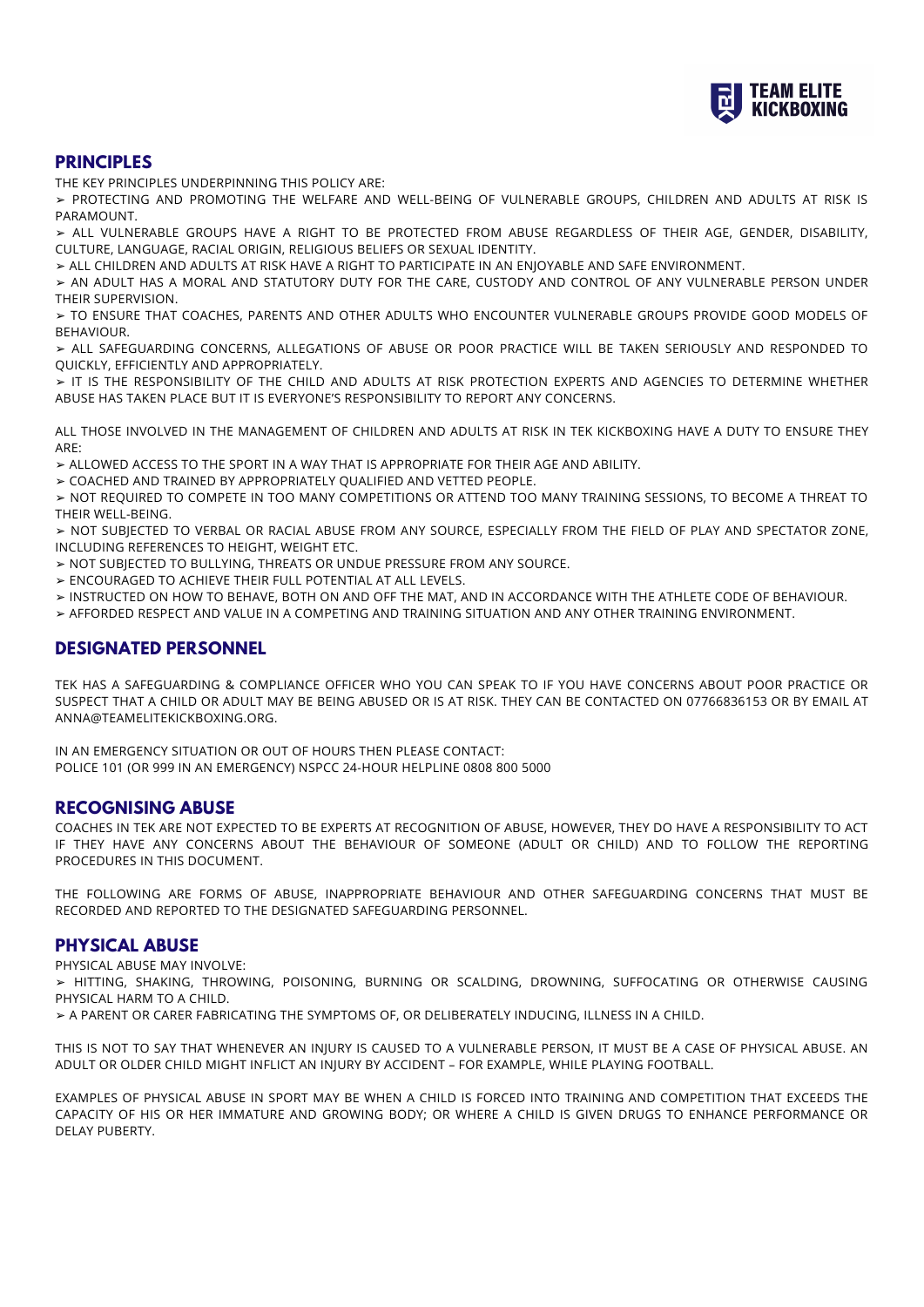

# **EMOTIONAL ABUSE**

EMOTIONAL ABUSE IS THE PERSISTENT EMOTIONAL MALTREATMENT OF A CHILD OR ADULT AT RISK CAUSING SEVERE AND PERSISTENT ADVERSE EFFECTS ON THEIR EMOTIONAL DEVELOPMENT AND WELLBEING. IT MAY INVOLVE:

➢ CONVEYING TO A CHILD THAT THEY ARE WORTHLESS OR UNLOVED, INADEQUATE, OR VALUED ONLY BECAUSE THEY MEET THE NEEDS OF ANOTHER PERSON.

➢ NOT GIVING THE CHILD OPPORTUNITIES TO EXPRESS THEIR VIEWS, DELIBERATELY SILENCING THEM OR "MAKING FUN" OF WHAT THEY SAY OR HOW THEY COMMUNICATE.

➢ IMPOSING EXPECTATIONS THAT ARE INAPPROPRIATE TO THE AGE OR DEVELOPMENT OF THE CHILD - E.G., OVERPROTECTING THE CHILD, LIMITING THEIR EXPLORATION AND LEARNING, PREVENTING THEM FROM TAKING PART IN NORMAL SOCIAL INTERACTION.

- ➢ SEEING OR HEARING THE ILL-TREATMENT OF SOMEONE ELSE.
- ➢ SERIOUS BULLYING (PHYSICAL OR VERBAL) WHICH CAUSES THE CHILD FREQUENTLY TO FEEL FRIGHTENED OR IN DANGER

➢ EXPLOITATION OR CORRUPTION INCLUDING CHILD CRIMINAL EXPLOITATION AND RADICALISATION.

EXAMPLES OF EMOTIONAL ABUSE IN SPORT INCLUDE SUBJECTING CHILDREN TO CONSTANT CRITICISM, NAME CALLING, SARCASM AND BULLYING. PUTTING THEM UNDER CONSTANT PRESSURE TO PERFORM TO UNREALISTICALLY HIGH STANDARDS IS ALSO A FORM OF EMOTIONAL ABUSE.

SOME LEVEL OF EMOTIONAL ABUSE IS INVOLVED IN ALL TYPES OF ABUSE AND NEGLECT BUT IT MAY OCCUR ALONE.

## **CHILD CRIMINAL EXPLOITATION**

THIS OCCURS WHEN CHILDREN AND YOUNG PEOPLE ARE COERCED INTO COMMITTING CRIMES. THIS CAN INCLUDE DELIVERING DRUGS TO DIFFERENT PARTS OF THE COUNTRY – A SITUATION KNOWN AS COUNTY LINES.

## **RADICALISATION**

THIS IS A PROCESS BY WHICH AN INDIVIDUAL OR GROUP COMES TO ADOPT INCREASINGLY RADICAL POLITICAL, SOCIAL, OR RELIGIOUS IDEALS AND ASPIRATIONS THAT REJECT OR UNDERMINE THE STATUS QUO OR CONTEMPORARY IDEAS AND EXPRESSIONS OF THE NATION.

IT IS IMPORTANT THAT COACHES ARE ALERT TO THE SIGNS THAT SOMEONE MAY BE IN THE PROCESS OF BEING GROOMED EITHER UNDER CHILD CRIMINAL EXPLOITATION OR RADICALISATION.

## **SEXUAL ABUSE**

SEXUAL ABUSE OCCURS WHEN SOMEONE EXPLOITS THEIR POWER, AUTHORITY OR POSITION AND USES A VULNERABLE PERSON SEXUALLY TO GRATIFY THEIR OWN NEEDS. SEXUAL ABUSE CAN HAPPEN WITHIN AND OUTSIDE THE FAMILY, AND IS USUALLY BY PEOPLE KNOWN AND TRUSTED BY A CHILD OR ADULT AT RISK.

SEXUAL ABUSE INVOLVES SOMEONE FORCING OR ENTICING A CHILD TO TAKE PART IN SEXUAL ACTIVITIES, NOT NECESSARILY INVOLVING A HIGH LEVEL OF VIOLENCE, WHETHER THE CHILD IS AWARE OF WHAT IS HAPPENING. CHILDREN OF ANY AGE - BETWEEN 0 AND 18 - CAN EXPERIENCE SEXUAL ABUSE. IT CAN HAPPEN TO BOTH BOYS AND GIRLS. THERE IS NO TYPICAL INDIVIDUAL WHO COMMITS SEXUAL OFFENCES AGAINST CHILDREN.

#### THE ACTIVITIES MAY INVOLVE:

➢ PHYSICAL CONTACT, INCLUDING ASSAULT BY PENETRATION (E.G., RAPE OR ORAL SEX) OR NON-PENETRATIVE ACTS (E.G., MASTURBATION, KISSING, RUBBING AND TOUCHING OUTSIDE CLOTHING)

➢ NON-CONTACT ACTIVITIES, SUCH AS INVOLVING CHILDREN IN LOOKING AT OR PRODUCING SEXUAL IMAGES, WATCHING SEXUAL ACTIVITIES, ENCOURAGING CHILDREN TO BEHAVE IN SEXUALLY INAPPROPRIATE WAYS, OR GROOMING A CHILD OR ADULT AT RISK IN PREPARATION FOR ABUSE (E.G. VIA THE INTERNET, I.E. "SEXTING" - WHEN SOMEONE SENDS OR RECEIVES A SEXUALLY EXPLICIT TEXT, IMAGE OR VIDEO ON THEIR MOBILE PHONE, USUALLY IN A TEXT MESSAGE).

**IN SPORT, COACHING TECHNIQUES THAT INVOLVE PHYSICAL CONTACT WITH CHILDREN CAN POTENTIALLY CREATE SITUATIONS WHERE SEXUAL ABUSE MAY GO UNNOTICED.**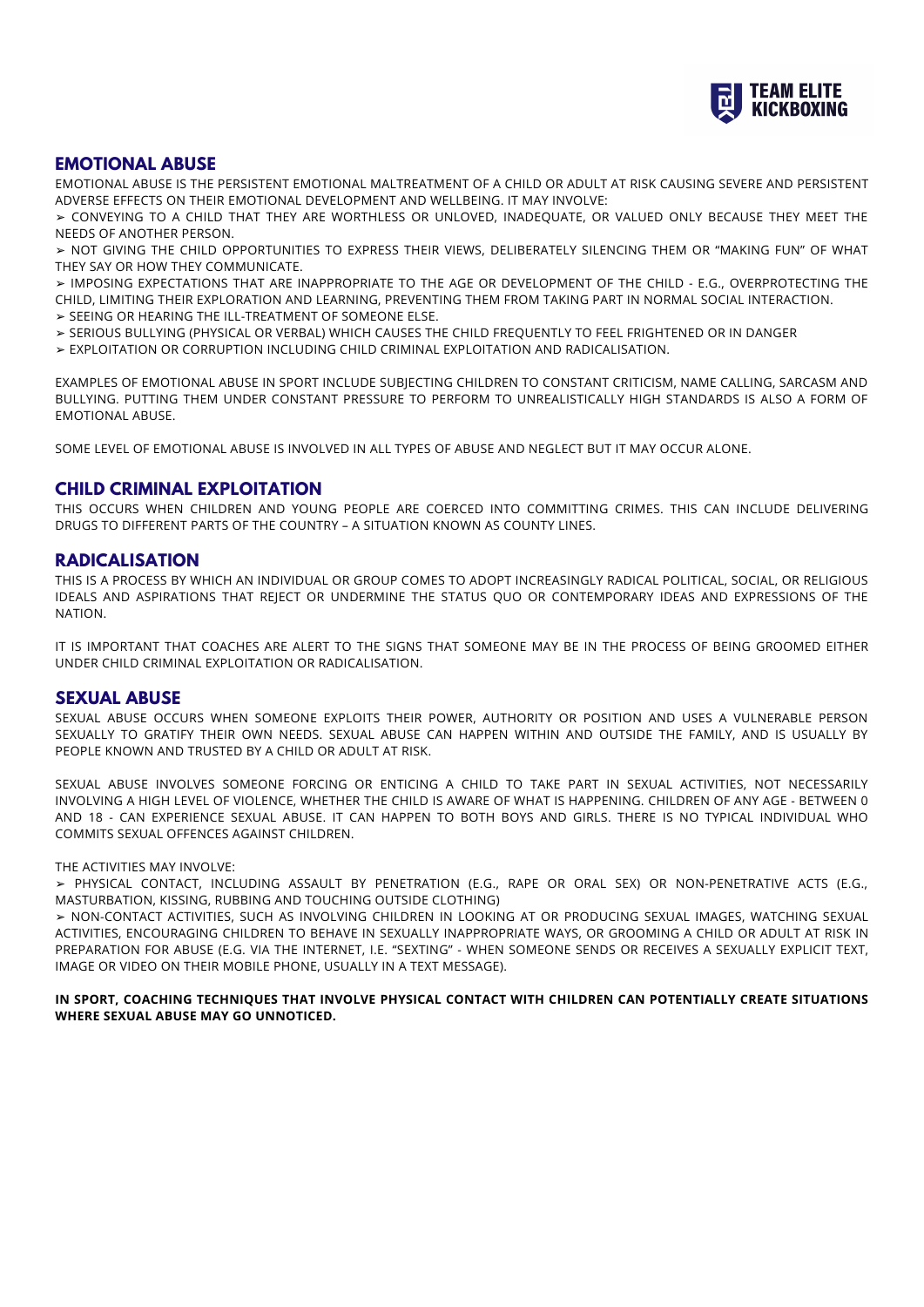

# **CHILD SEXUAL EXPLOITATION**

ALTHOUGH CHILDREN 16 YEARS AND OVER CAN LEGALLY CONSENT TO SEXUAL ACTIVITY, IT IS INAPPROPRIATE AND EXTREMELY POOR PRACTICE FOR AN ADULT TO PURSUE A RELATIONSHIP WITH A YOUNG PERSON WITH WHOM THEY ARE IN A POSITION OF TRUST. SEXUAL OFFENCES LEGISLATION ALREADY PROVIDES THAT ANY SEXUAL ACTIVITY INVOLVING CHILDREN UNDER 16 YEARS OF AGE IS UNLAWFUL.

THE POWER AND INFLUENCE THAT A COACH HAS OVER AN ATHLETE ATTENDING A GROUP OR ACTIVITY CANNOT BE UNDER-ESTIMATED. IF THERE IS AN ADDITIONAL COMPETITIVE ASPECT TO THE ACTIVITY AND ONE PERSON IS RESPONSIBLE FOR THE OTHER'S SUCCESS OR FAILURE TO SOME EXTENT, THEN THE DEPENDENCY WILL BE INCREASED.

IT IS THEREFORE VITAL FOR PEOPLE TO RECOGNISE THE RESPONSIBILITY THEY MUST EXERCISE IN ENSURING THAT THEY COULD NOT BE CONSIDERED TO HAVE ABUSED THEIR POSITION OF TRUST. IN SOME CASES, AN "ABUSE OF TRUST" IS A CRIMINAL OFFENCE.

TEK WILL TAKE DISCIPLINARY ACTION IN SITUATIONS WHERE AN ADULT IN A POSITION OF AUTHORITY HAS ABUSED THEIR POSITION OF TRUST BY HAVING SEXUAL CONTACT WITH A 16 OR 17-YEAR-OLD.

# **NEGLECT**

NEGLECT IS THE PERSISTENT FAILURE TO MEET A CHILD'S BASIC PHYSICAL AND/OR PSYCHOLOGICAL NEEDS, LIKELY TO SERIOUSLY DAMAGE THEIR HEALTH OR DEVELOPMENT. IN PREGNANCY, THIS CAN HAPPEN BECAUSE OF MATERNAL SUBSTANCE MISUSE. NEGLECT MAY INVOLVE PERSISTENTLY FAILING TO:

➢ PROVIDE ADEQUATE FOOD, CLOTHING AND SHELTER, INCLUDING EXCLUDING THE CHILD FROM HOME OR ABANDONING THEM.

- ➢ PROTECT A CHILD FROM PHYSICAL AND EMOTIONAL HARM OR DANGER.
- ➢ ENSURE ADEQUATE SUPERVISION, INCLUDING THE USE OF INADEQUATE CARE-GIVERS.
- ➢ ENSURE ACCESS TO APPROPRIATE MEDICAL CARE OR TREATMENT.
- ➢ COMPETING WITH KNOWN INJURY.

➢ ALLOWING AN ATHLETE TO COMPETE WITHOUT THE CORRECT PROTECTIVE EQUIPMENT IT MAY ALSO INCLUDE NEGLECTING OR BEING UNRESPONSIVE TO A CHILD'S BASIC EMOTIONAL NEEDS.

EXAMPLES OF NEGLECT IN SPORT COULD INCLUDE NOT ENSURING CHILDREN ARE SAFE, EXPOSING THEM TO UNDUE COLD OR HEAT, OR EXPOSING THEM TO UNNECESSARY RISK OF INJURY.

# **PEER ON PEER ABUSE (BULLYING)**

BULLYING IS ANY PERSISTENT BEHAVIOUR BY AN INDIVIDUAL OR GROUP (TYPICALLY BY PEERS) WHICH INTIMIDATES OR THREATENS OR HAS A HARMFUL AND DISTRESSING IMPACT ON ANOTHER INDIVIDUAL OR GROUP. BY PERSISTENT, IT HAPPENS OVER A PERIOD (AN HOUR, A DAY, OVER WEEKS) AND HAS A DEGREE OF REPETITION.

BULLYING BEHAVIOUR MAY BE ANY OF THE FOLLOWING:

- ➢ VERBAL OR SOCIAL
- ➢ MATERIAL OR EMOTIONAL
- ➢ PHYSICAL OR SEXUAL
- ➢ DISCRIMINATORY (E.G. HOMOPHOBIC, RACIST)

➢ CYBER (I.E. VIA SOCIAL MEDIA OR MOBILE COMMUNICATION DEVICES). SOME EXAMPLES ARE: ➢ NAME CALLING OR MAKING HURTFUL PERSONAL COMMENTS

- ➢ THE VICTIM IS OSTRACISED OR LEFT OUT OF PEER GROUP ACTIVITIES
- ➢ POSSESSIONS ARE STOLEN OR DAMAGED OR EXTORTION TAKES PLACE
- ➢ PRESSURE TO CONFORM WITH UNWANTED SITUATIONS
- ➢ HARASSMENT OR AGGRESSION TOWARDS VICTIM
- ➢ DELIBERATELY INFLICTING PAIN OR INJURY

BULLYING WILL ALWAYS BE TAKEN SERIOUSLY AND WHERE A VICTIM FEELS THEY ARE BEING BULLIED THEN THE SITUATION SHOULD BE INVESTIGATED AS SUCH.

TEK HAS A ZERO-TOLERANCE APPROACH TO BULLYING. PARTICIPANTS AND STAFF ARE EXPECTED TO INTERACT IN A RESPECTFUL WAY AS PER CLEARLY COMMUNICATED CODES OF CONDUCT. AS AN ORGANISATION, OUR COACHES, ATHLETES, PARENTS AND SPECTATORS WILL:

➢ AIM TO CREATE A POSITIVE AND SAFE ENVIRONMENT FOR EVERYONE, ESPECIALLY CHILDREN

➢ NOT IGNORE BULLYING ACTIVITY AND ALWAYS ACT WHERE IT IS REPORTED

- ➢ LISTEN TO AND TAKE SERIOUSLY THE CONCERNS OF INDIVIDUALS, OR THEIR PARENTS, TAKING PART IN THE SPORT
- ➢ RESPOND PROPORTIONATELY AND EFFECTIVELY TO INCIDENTS OF BULLYING

➢ RAISE AWARENESS AMONGST TARGETED GROUPS (E.G. ELITE SQUADS, COACHES, PARENTS) ON THE IMPACT OF BULLYING AND CONSEQUENCES OF BEING INVOLVED.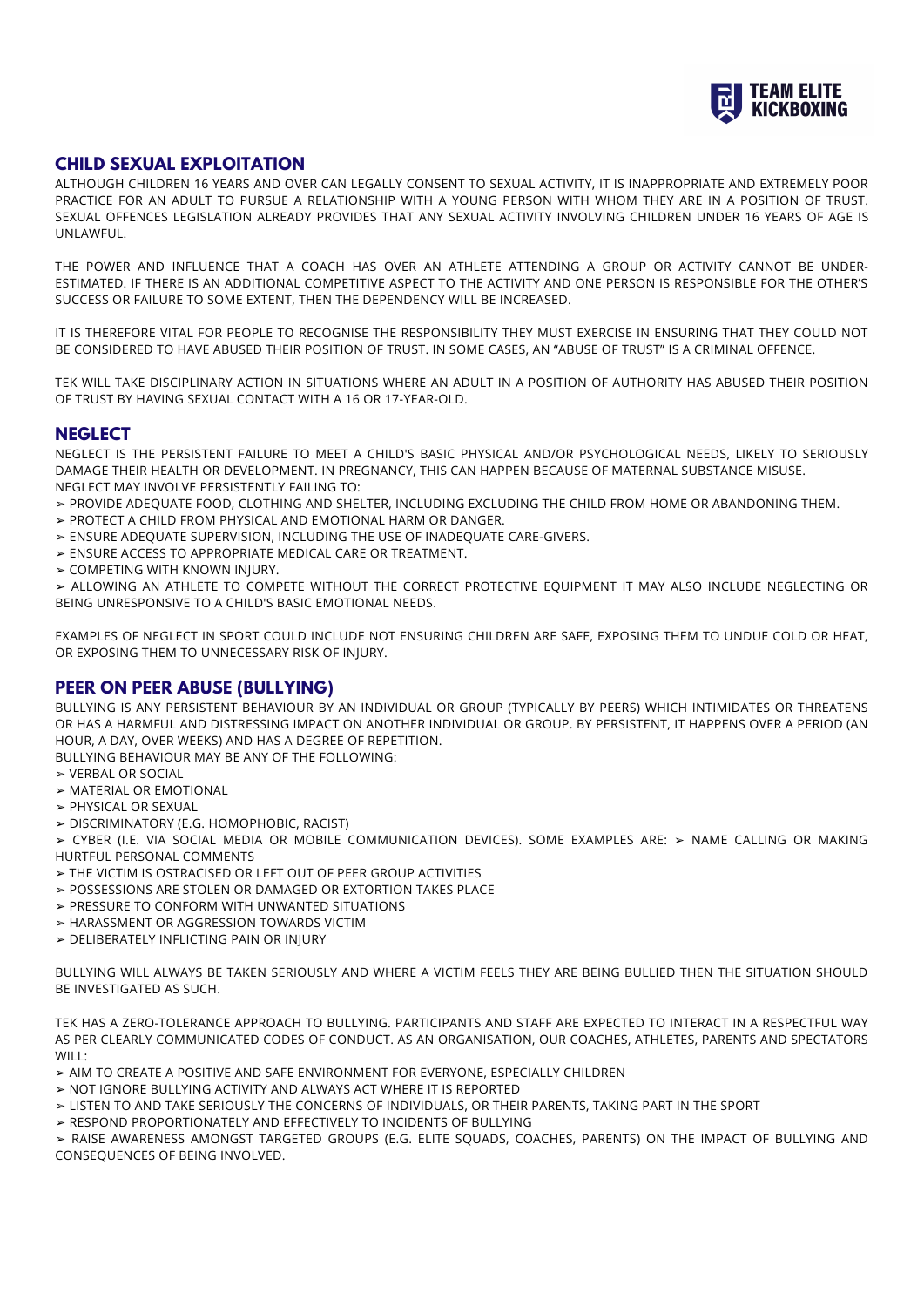

# **WHAT ARE THE EFFECTS OF BULLYING?**

THE EFFECTS OF CRUELTY TO CHILDREN ARE WIDE-RANGING AND PROFOUND. THEY VARY ACCORDING TO THE TYPE OF ABUSE AND HOW LONG IT HAS BEEN ENDURED BUT CAN INCLUDE:

- ➢ BEHAVIOURAL PROBLEMS
- ➢ EDUCATIONAL PROBLEMS
- ➢ MENTAL HEALTH PROBLEMS
- ➢ RELATIONSHIP DIFFICULTIES
- ➢ DRUG AND ALCOHOL PROBLEMS
- ➢ SELF-HARM
- ➢ SUICIDE FORTUNATELY.

CHILDREN WHO ARE ABUSED CAN BE HELPED.

IT IS VITAL THAT EVERYONE WHO WORKS OR COMES INTO CONTACT WITH CHILDREN ACTS RESPONSIBLY IF THEY HAVE ANY CONCERNS ABOUT THE BEHAVIOUR OF SOMEONE (ADULT OR CHILD) AND FOLLOWS THE REPORTING PROCEDURES IN THIS DOCUMENT.

## **DUTY OF CARE**

ALL COACHES ARE TO DEMONSTRATE EXEMPLARY BEHAVIOUR AND ARE ACCOUNTABLE FOR THE WAY IN WHICH THEY EXERCISE AUTHORITY, MANAGE RISK, USE RESOURCES AND PROTECT CHILDREN FROM DISCRIMINATION AND UNAVOIDABLE HARM.

ALL COACHES HAVE A DUTY TO KEEP CHILDREN AND ADULTS AT RISK SAFE AND TO PROTECT THEM FROM NEGLECT, SEXUAL ABUSE, PHYSICAL ABUSE, EMOTIONAL HARM AND BULLYING. CHILDREN HAVE A RIGHT TO BE SAFE AND TREATED WITH RESPECT AND DIGNITY. IT IS THEREFORE EXPECTED THAT STAFF TAKE ALL REASONABLE STEPS, INCLUDING APPROPRIATE SAFEGUARDING TRAINING TO ENSURE THE SAFETY AND WELLBEING OF CHILDREN INVOLVED WITHIN TEK.

COACHES SHOULD UNDERSTAND THE RESPONSIBILITIES AS PART OF THEIR EMPLOYMENT OR ROLE AND BE AWARE THAT SANCTIONS WILL BE APPLIED IF THESE PROVISIONS ARE BREACHED. AT ALL TIMES, STAFF SHOULD ACT, AND BE SEEN TO ACT, IN A CHILD'S BEST INTERESTS. FOLLOWING THE CODE OF CONDUCTS WILL SUPPORT THIS TO BE ACHIEVED.

# **GOOD PRACTICE GUIDELINES**

EVERYONE SHOULD BE ENCOURAGED TO DEMONSTRATE EXEMPLARY BEHAVIOUR IN ORDER TO PROMOTE CHILDREN'S WELFARE AND REDUCE THE LIKELIHOOD OF ALLEGATIONS BEING MADE. WITH THIS IN MIND, WE EXPECT EVERYONE INVOLVED IN TAEKWONDO TO ADHERE TO THE CODES OF CONDUCT AND HEED THE FOLLOWING GUIDELINES:

#### **GENERAL**

➢ ALWAYS WORK IN AN OPEN ENVIRONMENT (I.E. AVOID PRIVATE OR UNOBSERVED SITUATIONS AND ENCOURAGE OPEN COMMUNICATION WITH NO SECRETS)

➢ TREAT EVERYONE EQUALLY, WITH RESPECT AND DIGNITY ➢ ALWAYS PUT THE WELFARE OF THE ATHLETE AHEAD OF WINNING

➢ ENSURE THAT ANY FORM OF PHYSICAL SUPPORT WITH POSITIONING IS ONLY DONE WITH THE CONSENT OF THE ATHLETE OR STUDENT

➢ KEEP UP TO DATE WITH TECHNICAL SKILLS, QUALIFICATIONS AND INSURANCE IN SPORT

➢ RECOGNISE THE DEVELOPMENTAL NEEDS AND CAPACITY OF THE ATHLETE, AVOIDING EXCESSIVE TRAINING AND NOT PUSHING THEM AGAINST THEIR WILL

- ➢ GIVE ENTHUSIASTIC AND CONSTRUCTIVE FEEDBACK AVOIDING NEGATIVE CRITICISM
- ➢ BE AN EXCELLENT ROLE MODEL

#### **TOURNAMENTS**

➢ ENSURE THAT IF MIXED TEAMS ARE TAKEN AWAY, THEY SHOULD ALWAYS BE ACCOMPANIED BY A MALE AND FEMALE MEMBER OF STAFF. WE RECOGNISE, HOWEVER, THAT SAME GENDER ABUSE CAN ALSO OCCUR

- ➢ ENSURE NEVER TO ENTER A CHILD'S ROOM UNACCOMPANIED OR INVITE CHILDREN INTO YOUR ROOM
- ➢ NEVER SHARE A ROOM WITH A CHILD

➢ WHILST "ON DUTY" ENSURE ROLE MODEL STATUS CONTINUES AND DO NOT DRINK OR SMOKE.

➢ SECURE PARENT/CARER CONSENT IN WRITING TO ACT IN LOCO PARENTIS, IF THE NEED ARISES TO ADMINISTER EMERGENCY FIRST AID AND/OR OTHER MEDICAL TREATMENT

➢ KEEP A WRITTEN RECORD OF ANY INJURY THAT OCCURS, ALONG WITH THE DETAILS OF ANY TREATMENT GIVEN

➢ REQUEST WRITTEN PARENTAL CONSENT IF OFFICIALS ARE REQUIRED TO TRANSPORT YOUNG PEOPLE IN THEIR CARS WE EXPECT PEOPLE WHEN WORKING WITH CHILDREN TO AVOID THE FOLLOWING:

➢ SPENDING TIME ALONE WITH CHILDREN AWAY FROM OTHERS

➢ TAKING OR DROPPING OFF A CHILD TO AN EVENT, ACTIVITY OR HOME AFTER TRAINING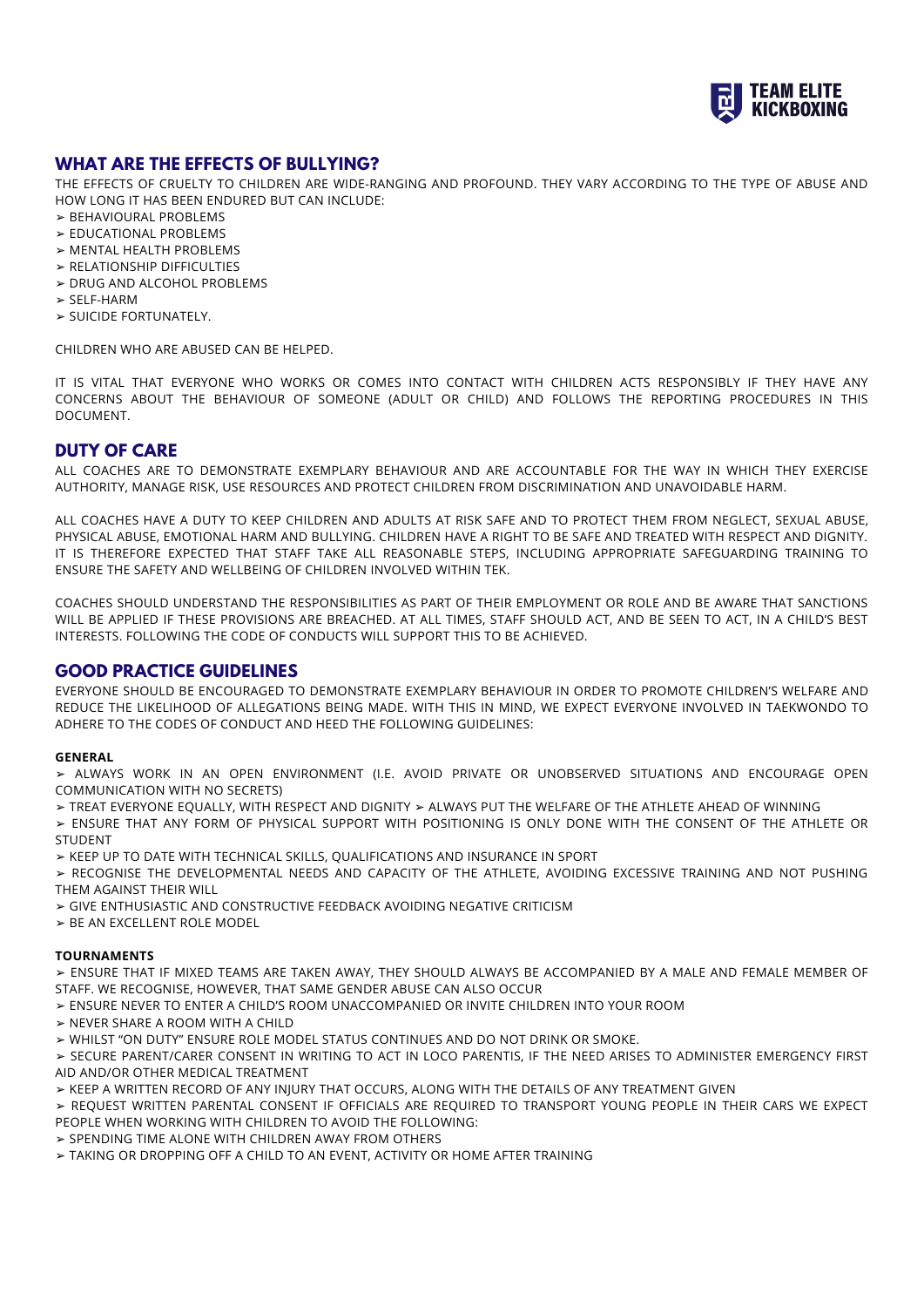

IF CASES ARISE WHERE THESE SITUATIONS ARE UNAVOIDABLE IT SHOULD BE DONE WITH THE FULL KNOWLEDGE AND CONSENT OF SOMEONE IN CHARGE OF THE CLUB AND THE CHILD'S PARENT/CARER. FOR EXAMPLE, A CHILD SUSTAINS AN INJURY AND NEEDS TO GO TO HOSPITAL, OR A PARENT FAILS TO ARRIVE TO PICK A CHILD UP AT THE END OF A SESSION.

YOU MUST NEVER:

- ➢ ENGAGE IN ROUGH, PHYSICAL OR SEXUALLY PROVOCATIVE GAMES
- ➢ SHARE A ROOM WITH A CHILD
- ➢ ALLOW OR ENGAGE IN ANY FORM OF INAPPROPRIATE TOUCHING
- ➢ MAKE SEXUALLY SUGGESTIVE COMMENTS TO A CHILD EVEN IF YOU BELIEVE IT TO BE "BANTER"
- ➢ REDUCE A CHILD TO TEARS AS A FORM OF CONTROL
- ➢ FAIL TO ACT UPON AND RECORD ANY ALLEGATIONS MADE BY A CHILD
- ➢ INVITE OR ALLOW CHILDREN TO STAY WITH YOU AT YOUR HOME UNSUPERVISED

WE KNOW THAT SOMETIMES IT MAY BE NECESSARY FOR COACHES TO DO THINGS OF A PERSONAL NATURE FOR SOMEONE, PARTICULARLY IF THEY ARE YOUNG OR HAVE A DISABILITY. THESE TASKS SHOULD ONLY BE CARRIED OUT WITH THE FULL UNDERSTANDING AND CONSENT OF THE PARENT/CARER AND ATHLETE INVOLVED. THESE TASKS MAY INCLUDE SITUATIONS WHERE THEY ARE HELPING TO DRESS OR UNDRESS THE ATHLETE, WHERE THERE IS PHYSICAL CONTACT, LIFTING OR ASSISTING TO CARRY OUT PARTICULAR ACTIVITIES.

WE EXPECT A PERSON CARRYING OUT THESE TASKS TO:

- ➢ BE RESPONSIVE TO A PERSON'S REACTIONS
- ➢ TALK WITH THEM ABOUT WHAT IS HAPPENING AND GIVE CHOICES WHERE POSSIBLE
- ➢ AVOID TAKING ON RESPONSIBILITY FOR TASKS FOR WHICH THEY ARE NOT APPROPRIATELY TRAINED

# **PHYSICAL CONTACT**

WITHIN THE SPORT KICKBOXING IS A CONTACT SPORT BUT PHYSICAL CONTACT BY THE COACH SHOULD ALWAYS BE INTENDED TO MEET THE CHILD'S NEEDS, NOT THE ADULT'S. THE ADULT SHOULD ONLY USE PHYSICAL CONTACT IF THEIR AIM IS TO: ➢ DEVELOP SPORTS SKILLS OR TECHNIQUES

- ➢ TO TREAT AN INJURY
- ➢ TO PREVENT AN INJURY OR ACCIDENT FROM OCCURRING
- ➢ TO MEET THE REQUIREMENTS OF THE SPORT

FOR EXAMPLE, A COACH SHOULD SEEK TO EXPLAIN THE NATURE AND REASON FOR THE PHYSICAL CONTACT TO A CHILD REINFORCING THE TEACHING OR COACHING SKILL. UNLESS THE SITUATION IS AN EMERGENCY, THE ADULT SHOULD ASK THE CHILD FOR PERMISSION. CONTACT SHOULD NOT INVOLVE TOUCHING GENITAL AREAS, BUTTOCKS, BREASTS OR ANY OTHER PART OF THE BODY THAT MIGHT CAUSE A CHILD DISTRESS OR EMBARRASSMENT. TOUCHING CHILDREN, INCLUDING WELL INTENTIONED INFORMAL AND FORMAL GESTURES SUCH AS PUTTING A HAND ON THE SHOULDER OR ARM, CAN, IF REPEATED REGULARLY, LEAD TO THE POSSIBILITY OF QUESTIONS BEING RAISED.

CHILDREN SHOULD BE ENCOURAGED TO VOICE CONCERNS THEY HAVE IF ANY PHYSICAL CONTACT MAKES THEM FEEL UNCOMFORTABLE OR THREATENED.

# **HOW TO RESPOND TO A DISCLOSURE OR CONCERN**

#### DEALING WITH A DISCLOSURE

WHEN A CHILD OR ADULT AT RISK DISCLOSES THAT THEY HAVE BEEN ABUSED OR ARE AT RISK OF ABUSE, COACHES MUST ENSURE THAT THE CHILD OR ADULT AT RISK'S IMMEDIATE NEEDS ARE MET AND MUST PRIORITISE THEIR SAFETY AND PROTECTION FROM FURTHER ABUSE ABOVE ALL ELSE.

IT IS THE RESPONSIBILITY OF THE COACH TO BE A SUPPORTIVE LISTENER AND TO REFER THE INFORMATION. HOWEVER, IT IS NOT THEIR ROLE TO COUNSEL THE CHILD OR ADULT AT RISK, OR TO INVESTIGATE THEIR CLAIMS. THE COACH IS EXPECTED TO ACT IN THE BEST INTERESTS OF VULNERABLE GROUPS ALWAYS AND DISCLOSURES MUST ALWAYS BE TAKEN SERIOUSLY EVEN IF THE TRUTH IS UNCERTAIN.

TELL THE PERSON WHO HAS MADE THE DISCLOSURE HOW YOU ARE MANAGING THIS, WHO YOU WILL BE CONTACTING AND THAT YOU WILL SUPPORT THEM THROUGH THAT PROCESS. AT ALL TIMES RESPECT THE CONFIDENTIALITY OF THE DISCLOSURE AND DO NOT SHARE THE INFORMATION WITH ANYONE OTHER THAN THOSE WHO NEED TO KNOW.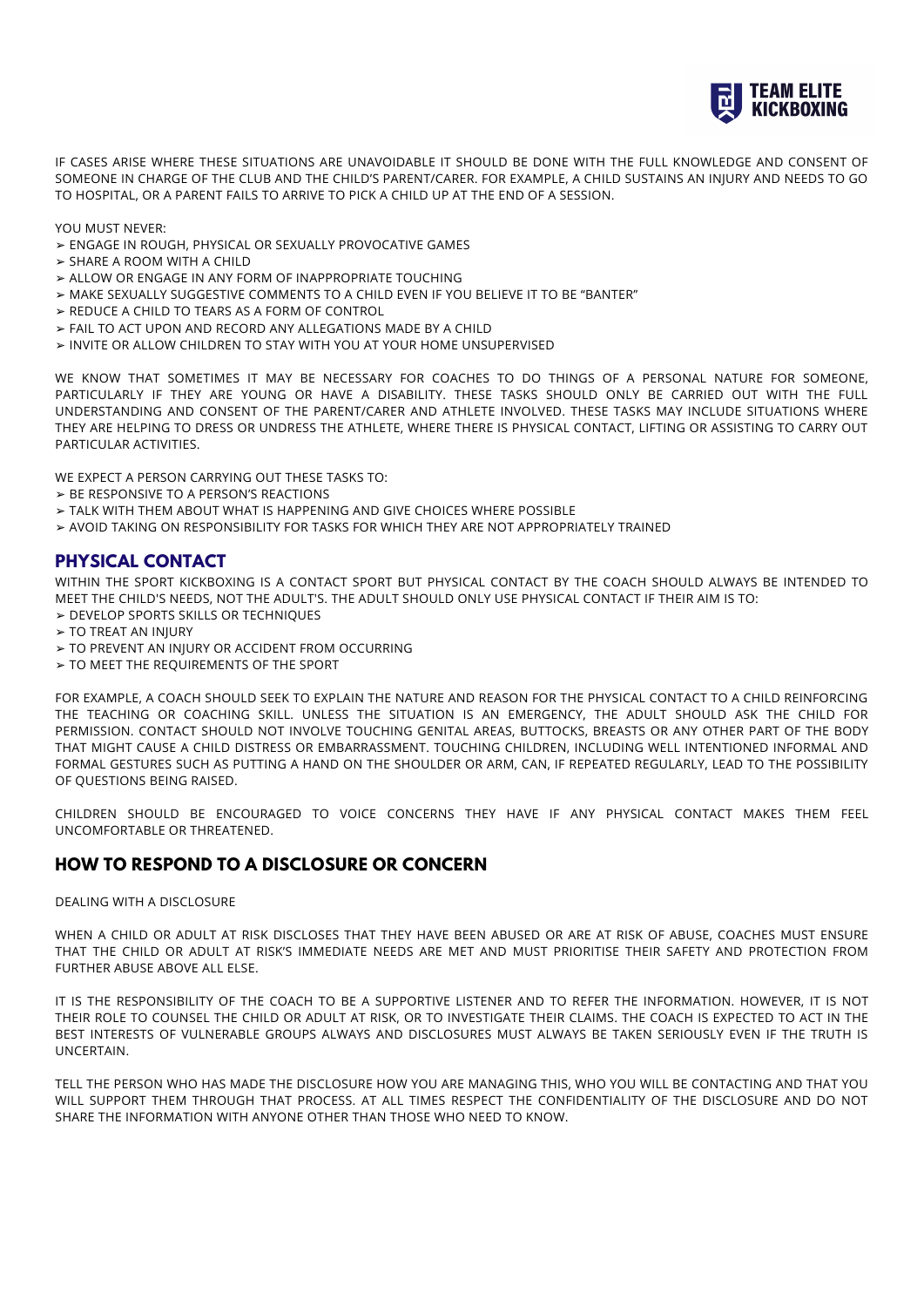

HOW TO RESPOND IF YOU WITNESS OR BECOME CONCERNED ABOUT SOMEONE'S BEHAVIOUR, OR SOMEONE TELLS YOU THEY OR ANOTHER PERSON IS BEING OR HAS BEEN ABUSED YOU SHOULD:

- ➢ MAKE IMMEDIATE TIME TO LISTEN AND NOT PUT A CHILD OFF EVEN IF THE TIME IS NOT CONVENIENT
- ➢ FIND AN APPROPRIATE PLACE TO HEAR THE DISCLOSURE
- ➢ REACT CALMLY SO YOU DO NOT FRIGHTEN THE CHILD OR DETER THE DISCLOSURE
- ➢ LISTEN CAREFULLY

➢ TAKE WHAT THEY SAY SERIOUSLY

➢ KEEP QUESTIONS TO AN ABSOLUTE MINIMUM, AND FOR CLARIFICATION ONLY (T.E.D. – TELL, EXPLAIN, DESCRIBE SHOULD BE YOUR STARTING POINT FOR CLARIFICATION)

- ➢ TELL THEM THEY ARE NOT TO BLAME AND THAT THEY ARE RIGHT TO TELL
- ➢ REASSURE THEM AND EXPLAIN YOU HAVE TO SHARE WHAT THEY HAVE SAID

➢ MAKE A RECORD OF EVERYTHING SAID AND ANY ACTIONS TAKEN AS SOON AS POSSIBLE. IT IS VITAL THAT CLEAR AND CONCISE NOTES ARE MADE AT THE TIME OR SOON AFTER A DISCLOSURE.

THE PERSON RECEIVING THE DISCLOSURE SHOULD NOT:

- ➢ PANIC OR ALLOW THEIR SHOCK TO SHOW
- ➢ ASK QUESTIONS OTHER THAN TO CLARIFY THAT YOU HAVE ENOUGH INFORMATION TO ACT
- ➢ SPECULATE OR MAKE ASSUMPTIONS
- ➢ MAKE PROMISES OR AGREE TO KEEP SECRETS
- ➢ MAKE NEGATIVE COMMENTS ABOUT THE ALLEGED ABUSER
- ➢ APPROACH THE ALLEGED ABUSER
- ➢ DISCUSS THE ALLEGATIONS WITH ANYONE WHO DOES NOT HAVE A NEED TO KNOW
- ➢ ASSUME THIS IS THE ONLY CHILD INVOLVED; THERE MAY BE OTHERS
- ➢ TAKE SOLE RESPONSIBILITY
- ➢ DELAY IN REPORTING THE CONCERNS

A DISCLOSURE IS NOT THE ONLY WAY THAT YOU MAY BE MADE AWARE OF A SAFEGUARDING CONCERN. SOMETIMES ANOTHER CHILD OR ADULT AT RISK MAY SAY SOMETHING ABOUT A POSSIBLE ABUSIVE SITUATION. OR YOU MIGHT WITNESS AN INCIDENT THAT CAUSES CONCERN OR INFORMATION MIGHT BE PASSED TO A MEMBER OF STAFF ANONYMOUSLY. WHATEVER THE NATURE OF THE SOURCE OF INFORMATION THAT CAUSES CONCERN AND MAY PUT OTHERS AT RISK, THE RESULT SHOULD BE THE SAME – TAKE ACTION!

IF THERE IS AN IMMEDIATE RISK OF HARM OR INJURY, OR IF A CRIMINAL OFFENCE MAY HAVE BEEN COMMITTED, THEN THE APPROPRIATE STATUTORY AGENCY OR EMERGENCY SERVICES MUST BE CONTACTED IMMEDIATELY. AGAIN, DO NOT DELAY IN REPORTING THE CONCERN. TEK SAFEGUARDING & COMPLIANCE OFFICER MUST THEN BE NOTIFIED IMMEDIATELY AFTER CONTACTING THE STATUTORY AGENCIES OR EMERGENCY SERVICES.

#### **RECORDING & REPORTING INCIDENTS**

IF ANY OF THE FOLLOWING OCCUR, PARENTS OF THE CHILD SHOULD BE INFORMED AND IT SHOULD BE REPORTED IMMEDIATELY TO THE CLUB'S WELFARE OFFICER AND THE INCIDENT SHOULD BE RECORDED:

➢ THE CHILD IS ACCIDENTALLY HURT BY A COACH, VOLUNTEER OR OFFICIAL

- ➢ IF HE/SHE SEEMS DISTRESSED IN ANY MANNER
- ➢ IF THEY APPEAR TO BE SEXUALLY AROUSED BY YOUR ACTIONS

➢ IF YOU BELIEVE THEY HAVE MISUNDERSTOOD OR MISINTERPRETED SOMETHING YOU HAVE DONE

IF YOU SUSPECT ABUSE OR POOR PRACTICE THEN YOU MUST INFORM TEK'S WELFARE OFFICER. THIS MUST BE ACCURATE AND A DETAILED RECORD SHOULD ALWAYS BE MADE AT THE TIME OF DISCLOSURE WHICH SHOULD INCLUDE THE FOLLOWING:

- ➢ PANIC OR ALLOW THEIR SHOCK TO SHOW
- ➢ THE CHILD'S NAME, AGE, DATE OF BIRTH, HOME ADDRESS AND TELEPHONE NUMBER
- ➢ WHETHER THEY ARE YOUR CONCERNS OR THOSE OF SOMEONE ELSE
- ➢ THE NATURE OF THE CONCERN, INCLUDING ANY DATES, TIMES OR OTHER RELEVANT INFORMATION
- ➢ DISTINCTION BETWEEN FACT, OPINION AND HEARSAY AND AS FAR AS POSSIBLE USE THE CHILD'S WORDS
- ➢ A DESCRIPTION OF ANY PHYSICAL EVIDENCE OR BEHAVIOURAL CHANGES
- ➢ DETAILS OF ANY WITNESSES TO THE INCIDENT
- ➢ HAVE THE PARENTS/CARERS BEEN CONTACTED AND IF SO WHAT HAS BEEN SAID
- ➢ HAS ANYONE ELSE BEEN CONSULTED AND IF SO WHY AND WHAT WAS SAID
- ➢ IF THE REPORT WAS NOT INSTIGATED BY THE CHILD HAS THE CHILD BEEN SPOKEN TO AND WHAT DID THEY SAY
- ➢ HAS THE ALLEGED ABUSER BEEN IDENTIFIED AND THEIR DETAILS

➢ IF IT HAS BEEN REPORTED TO CHILDREN'S SOCIAL CARE THE REFERRAL SHOULD BE FOLLOWED UP IN WRITING WITHIN 24 HOURS AND THE NAME OF THE PERSON WHO TOOK THE REFERRAL SHOULD BE RECORDED THE FIRST POINT OF CONTACT FOR ANY CONCERNS OF ABUSE SHOULD BE TO THE CLUB'S SAFEGUARDING OFFICER. WHAT HAPPENS AFTER THAT IS DEPENDENT ON WHETHER THE ALLEGATIONS ARISE FROM WITHIN TEK (I.E. CONCERN ABOUT A COACH OR VOLUNTEER WITHIN A CLUB) OR IS FROM OUTSIDE TEK (I.E. ABOUT A RELATIVE OR FRIEND).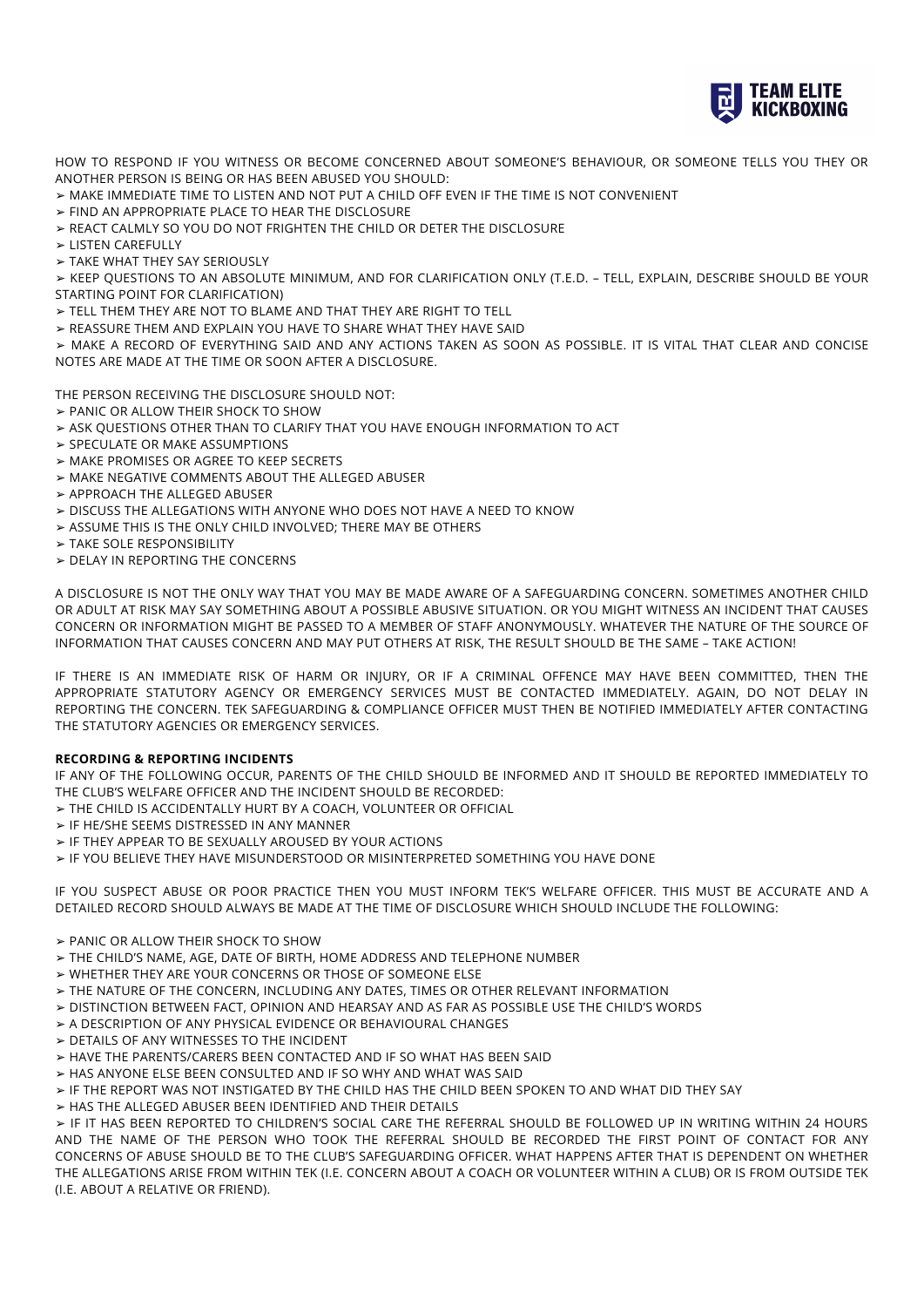

# **ALLEGATIONS OF PREVIOUS ABUSE (HISTORICAL ABUSE)**

ALLEGATIONS OF ABUSE MAY BE MADE SOME TIME AFTER THE EVENT (E.G. BY AN ADULT WHO WAS ABUSED AS A CHILD OR BY A MEMBER OF STAFF WHO IS STILL CURRENTLY WORKING WITH CHILDREN).

WHERE SUCH AN ALLEGATION IS MADE, TEK SHOULD FOLLOW THE PROCEDURES AS DETAILED AND REPORT THE MATTER TO THE SOCIAL SERVICES OR THE POLICE. THIS IS BECAUSE OTHER CHILDREN, EITHER WITHIN OR OUTSIDE TEK, MAY BE AT RISK FROM THIS PERSON. ANYONE WHO HAS A PREVIOUS CRIMINAL CONVICTION FOR OFFENCES RELATED TO ABUSE IS AUTOMATICALLY EXCLUDED FROM WORKING WITH CHILDREN.

### **WHISTLEBLOWING**

TEK IS COMMITTED TO THE HIGHEST STANDARDS OF QUALITY, OPENNESS, PROBITY AND ACCOUNTABILITY, INCLUDING WHEN DEALING WITH SAFEGUARDING AND CHILD PROTECTION CONCERNS. THIS POLICY ENCOURAGES COACHES AND VOLUNTEERS TO REVEAL AND RAISE CONCERNS OVER MISCONDUCT OR MALPRACTICE WITHIN TEK ENABLING THEM TO DO SO WITHOUT FEAR OF REPRISAL OR VICTIMISATION EVEN IF IT TURNS OUT THE CONCERNS (AND REGARDLESS OF THE NATURE OF THE CONCERN) WERE UNFOUNDED. IT APPLIES NOT ONLY TO EMPLOYEES BUT TO CONTRACTORS PROVIDING SERVICES AND MEMBERS OF THE NATIONAL GOVERNING BODY.

IF YOU HAVE A CONCERN ABOUT A DANGEROUS PRACTICE, FRAUD OR OTHER ILLEGAL OR UNETHICAL CONDUCT WHICH RELATES TO THE SAFEGUARDING OF CHILDREN, RAISE IT FIRST WITH THE SAFEGUARDING & COMPLIANCE OFFICER. THIS CAN BE DONE VERBALLY OR IN WRITING.

TEK WILL, AS FAR AS POSSIBLE, RESPECT CONFIDENTIALITY AND TREAT DISCLOSURES IN A CONFIDENTIAL AND SENSITIVE MANNER. THE IDENTITY OF THE INDIVIDUAL MAKING THE ALLEGATION MAY BE KEPT CONFIDENTIAL SO LONG AS IT DOES NOT HINDER OR FRUSTRATE ANY INVESTIGATION. WE WOULD EXPECT THE INDIVIDUAL WHO HAS RAISED THE DISCLOSURE TO CO-OPERATE FULLY WITH ANY INVESTIGATION THAT INVOLVES OTHER REGULATORY BODIES SUCH AS THE POLICE, SOCIAL SERVICES, HEALTH AND SAFETY EXECUTIVE ETC.

IT IS A DISCIPLINARY MATTER TO VICTIMISE A WHISTLE-BLOWER AND FOR SOMEONE TO MALICIOUSLY MAKE A FALSE ALLEGATION.

# **SUPPORT FOR STAFF**

TEK WILL PROVIDE FULL SUPPORT AND PROTECT ANYONE WHO IN GOOD FAITH REPORTS A CONCERN THAT A COLLEAGUE IS, OR MAY BE, ABUSING A CHILD OR AN ADULT AT RISK. DEALING WITH A DISCLOSURE MAY HAVE AN IMPACT ON THE EMOTIONS AND WELL-BEING OF THE STAFF INVOLVED AND IT IS IMPORTANT THAT THEY SEEK HELP IF THEY FEEL THAT THEY NEED SUPPORT.

TEK REQUIRES ALL COACHING STAFF TO UNDERTAKE APPROPRIATE TRAINING TO SUPPORT THEM WITH THEIR ROLE, INCLUDING SAFEGUARDING AWARENESS TRAINING, TO ENSURE THEIR PRACTICE IS EXEMPLARY AND TO FACILITATE THE DEVELOPMENT OF A POSITIVE AND PRO-ACTIVE ATTITUDE TOWARDS BEST PRACTICE AND ORGANISATION WIDE IMPLEMENTATION AND EMBEDDING OF A SAFEGUARDING CULTURE.

TEK ALSO REQUIRES ALL STAFF TO READ THE POLICIES AND PROCEDURES OF SAFEGUARDING AND THE CODE OF CONDUCT AND SIGN TO SAY THEY UNDERSTAND THE EXPECTATIONS AND WILL ADHERE TO THE POLICIES.

## **CONFIDENTIALITY**

STAFF MAY HAVE ACCESS TO MATERIAL TO UNDERTAKE THEIR RESPONSIBILITIES THAT IS CONFIDENTIAL, INCLUDING HIGHLY SENSITIVE AND PRIVATE INFORMATION ABOUT CHILDREN. INFORMATION RECEIVED IS ALWAYS TO BE TREATED IN A DISCREET AND CONFIDENTIAL MANNER.

CONFIDENTIAL INFORMATION SHOULD NEVER BE:

- ➢ USED TO YOUR OWN OR OTHERS' ADVANTAGE (TO INCLUDE PARTNERS, FRIENDS, RELATIVES OR OTHER ORGANISATIONS)
- ➢ USED TO INTIMIDATE, HUMILIATE OR EMBARRASS CHILDREN
- ➢ USED CASUALLY IN CONVERSATION
- ➢ SHARED WITH ANYONE OTHER THAN ON A "NEED TO KNOW" BASIS

IN CIRCUMSTANCES WHERE THE CHILD'S IDENTITY DOES NOT NEED TO BE DISCLOSED, THE INFORMATION SHOULD BE USED ANONYMOUSLY.

CIRCUMSTANCES IN WHICH STAFF MAY BE EXPECTED TO SHARE INFORMATION ARE, E.G. WHEN ABUSE OR POOR PRACTICE IS ALLEGED OR SUSPECTED, AND IN SUCH CASES, HAVE A DUTY TO PASS INFORMATION ON WITHOUT DELAY TO THE SAFEGUARDING & COMPLIANCE OFFICER. IF IN DOUBT ABOUT WHETHER TO SHARE INFORMATION, COACHES SHOULD SEEK ADVICE FROM THE SAFEGUARDING & COMPLIANCE OFFICER.

THE STORAGE AND PROCESSING OF PERSONAL INFORMATION ABOUT CHILDREN IS GOVERNED BY THE GENERAL DATA PROTECTION REGULATIONS 2016.